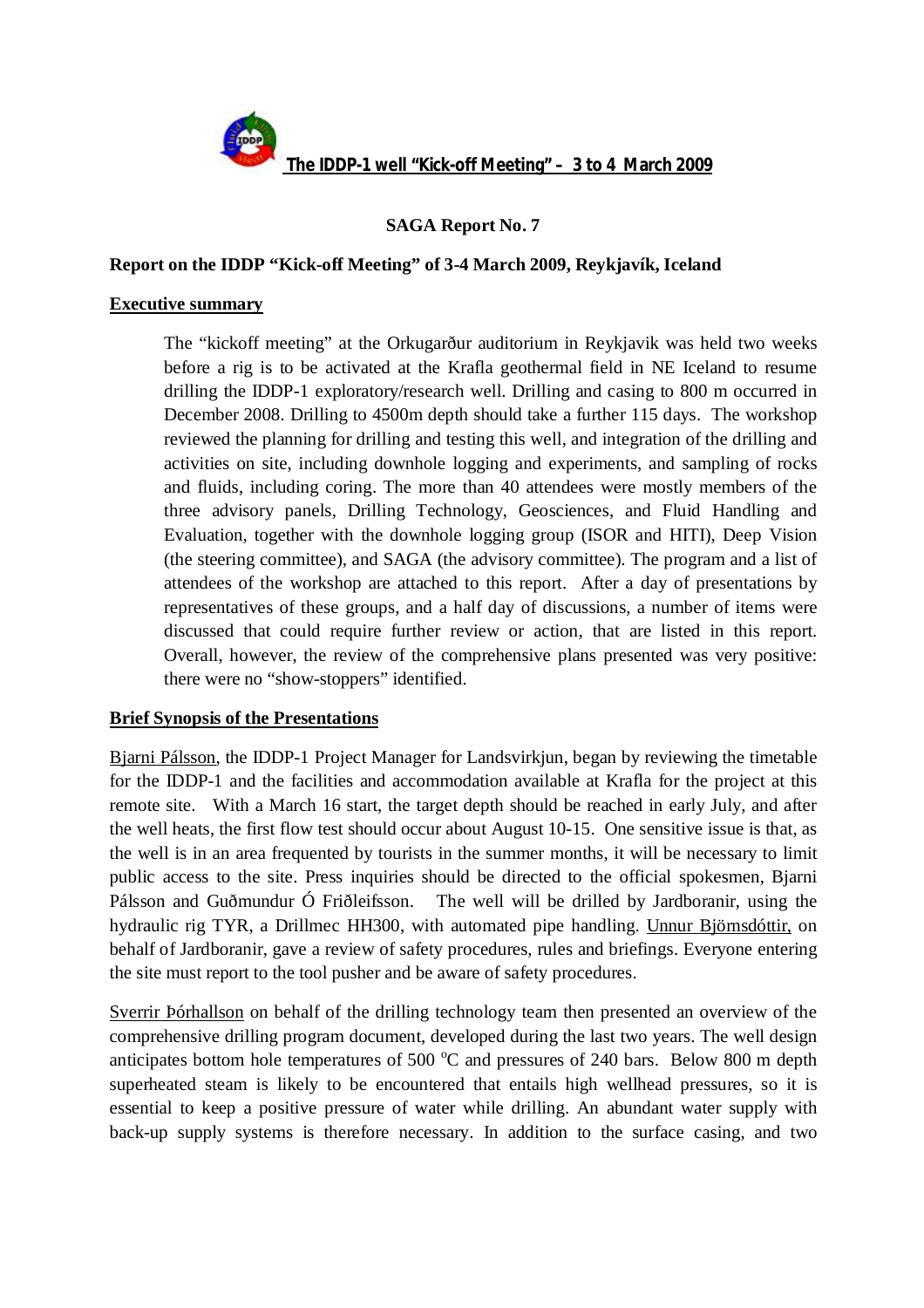

intermediate casings already set to 800 m depth, there will be a 13 5/8" anchor casing from 300 to 2400 m, a 9 5/8" production casing to 3500 m, and a 7" diameter slotted liner from 3500 to the 4500 m target depth. These long casing strings each require cementing in two (or more) stages. Special high temperature cements have been developed based on experience from  $400^{\circ}$ C wells in Larderello, Italy and a consultant will advise on the staged cementing. In order to reach the planned depth, to ensure good cementing of the casing, and to prevent the possibility of subsurface blowouts by uncontrolled flow between fractures, special attention will be paid to loss of circulation. Shallower than 3000 m, attempts will be made to seal any loss zone of > 5 l/s with Loss Circulation Material (LCM), or if necessary the leakage will be sealed by cementing. Deeper than 3000 m similar attempts will be made to seal any loss zone of  $> 10$  l/s. The current time estimate is 90 days for drilling, 7.5 days for logging and 30 days for coring. The estimated cost of the drilling operation (excluding spot coring) is approximately 20.5 million USD at the present rate of exchange (115 ISK/1 USD) and the budget for coring for the geoscience program is approximately 4.5 million USD.

Alister Skinner, of ACS Coring Services, reported on the coring barrel and bits developed specially for this project designed to operate at  $250{\text -}300^{\circ}$ C. Enlarged waterways on the bits permit a flow of 40 l/s to assist cooling and a temperature probe inside a memory tool in the core barrel records the temperature history while tripping and coring. Thus the core barrel can hold a 9.5 m long core of 4'' diameter. A highly successful test of this equipment was performed in the RN-17B well at the Reykjanes geothermal field at a depth of  $\sim$ 2800 m in a well inclined at 35<sup>o</sup> where the formation temperature was  $340^{\circ}$ C. The full 9.3 m of core drilled was recovered, while the temperature of the core barrel remained at about  $100^{\circ}$ C. After core runs at Krafla the core barrel will be transported intact from the well to a work room near the power plant for unloading and curation of the core.

Wilfred Elders, the Co-Principal Investigator for science, then discussed the purpose and strategy for the coring program. If circulation is lost and the well conditions preclude the use of hightemperature logging tools, drill cores are the only record of what was drilled. Cores are necessary for petrophysical characterization of the formation, and are much preferable to drill cuttings to determine mineral alteration, the nature of permeability and the sequence of fracturing and vein filling in response to fluid-rock interaction. Mineral assemblages and fluid inclusions in the cores are also indicators of geothermometry and fluid composition. The proposed strategy for coring is: (1) between 2400-2800 m when a major feed point reached, (2) between 2700-2800 m at a bit changing point (saving 1 round trip), (3) between 3100-3200 m at a bit changing point, (4) at the 3500 m casing point (if well condition allows),  $(5) \sim 3800$  m at bit changing point, (6)  $\sim$  4200 m at a bit changing point, (7-10) 3 or 4 cores at discretion of PI's, specifically at interesting lithology, or when a major feed point is reached (subject to the condition of the well).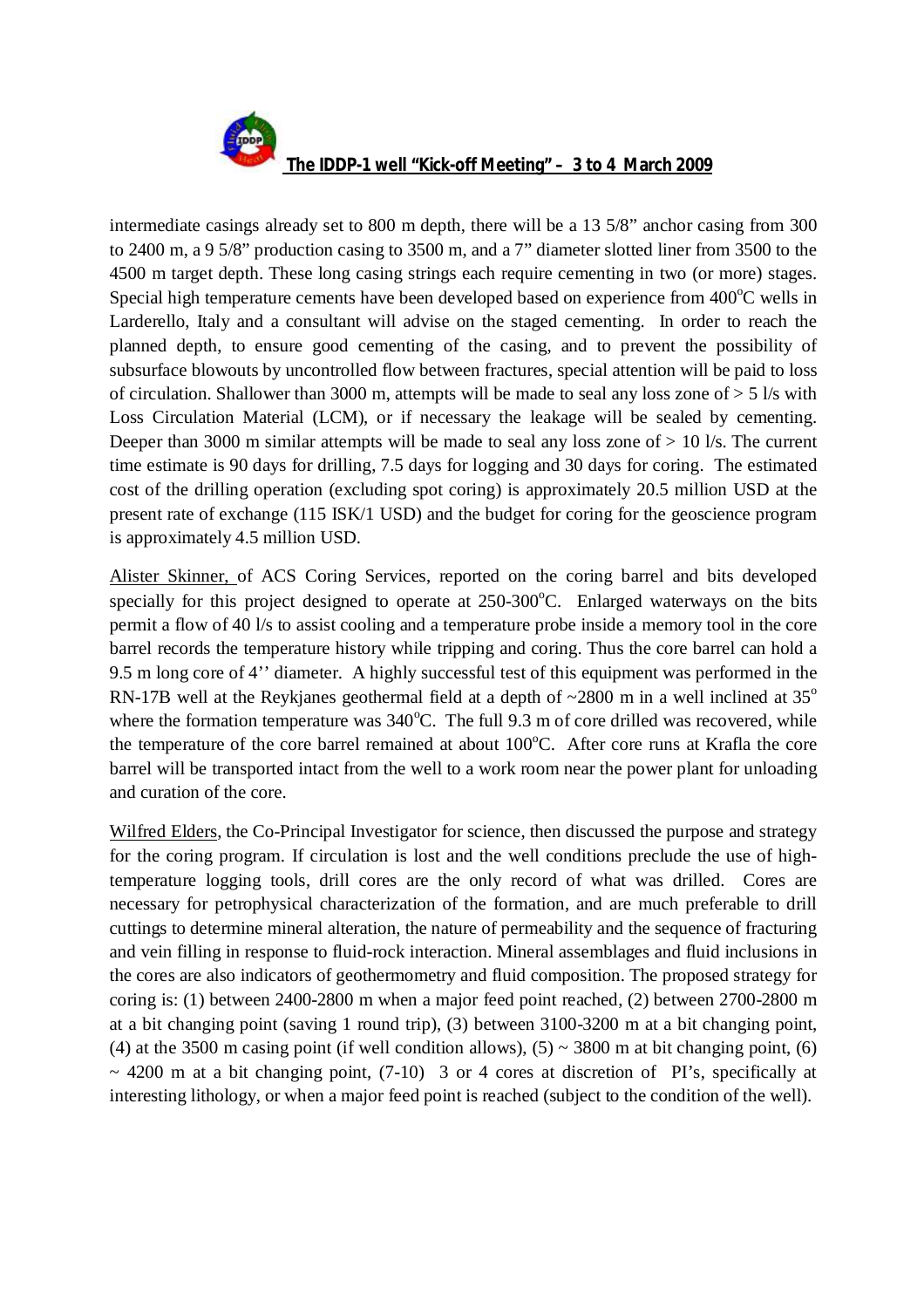

Kristin Ingason, of Mannvit, then discussed the wellhead, designed for superheated steam flowing at  $470^{\circ}$ C and 180 bars, and the valves and blow-out preventers necessary at each stage of drilling, and for the flow test before the pilot plant stage. These conditions are stringent design criteria. Another issue of concern is acid corrosion of the casings, expansion spool, and wellhead valves which will be ANSI 2500 class and cladded with 309 stainless steel for corrosion resistance.

Guðmundur Ó Friðleifsson, Co-Principal Investigator for Geoscience, briefly reviewed the geosciences aspect of the site, which lies about two km east of the fissures that fed the last eruption of the Krafla volcano from 1975-1984, but only about 300 m to the west of a fissure that fed the magma-phreatic eruption of the Viti crater in 1724. That fissure system dips about  $2-3^\circ$  to the west and may be possibly be intersected at 4-5 km depth in the IDDP-1 well. Seismic and MT studies suggest that the magma chamber that underlies the Krafla caldera is at 4-5 km depth near the well site, but there is a finite chance that small magmatic intrusions occur at shallower depth. The geology of the geothermal field is well known to a depth of 2 km from the  $\sim$  40 wells already drilled, but only one of them, KJ-39, the most recent, encountered magma, when molten rock flowed into the drill pipe. Even at these extreme conditions in KJ-39, the temperature measured in the drill head assembly while circulating was only 386<sup>o</sup>C. Sigurveig Árnadóttir of ISOR discussed the strategy for recording the lithology of the cores and cuttings using a core scanner. It is intended to set up a core handling facility and basic petrographic laboratory at the Krafla power plant with thin section and fluid inclusion capabilities and to operate a Data Information System to put daily records on to the IDDP website  $\langle$  www.iddp.is $\rangle$ . Wilfred Elders, Co-Principal Investigator, then covered other aspects of the geosciences program. The Central Science Team of the IDDP (CST-IDDP) consists of some 41 different science projects from eight different countries (Iceland- 19, USA - 13, France - 8, Germany -3, Italy- 2, New Zealand - 2, Russia - 2, Japan -1, and  $UK - 1$ .) One deficiency is that unfortunately there are no high-temperature downhole fluid samplers available in Iceland, although there is a plan to attempt to create and recover synthetic fluid inclusions once the well has flowed sufficiently to discharge the fluids introduced by drilling. After the drilling and the initial description of the cuttings and core are complete, at a date to be announced, the CST-IDDP will be invited to select subsamples of the rocks and cuttings for laboratory study. The rocks will be archived by ISOR in northern Iceland and will be made available to other investigators one year after the sampling event. Members of the CST will be asked to acknowledge the funding sources that made the samples and data available and to contribute reports to a conference in 2010, with a subsequent joint IDDP publication.

Kristin Ingason then discussed the first phase of the flow testing program which will be carried out only after the well is completed and has thermally equilibrated with the formation. Flow through a 4" choke into a separator and a condenser will be used to obtain fluid samples and to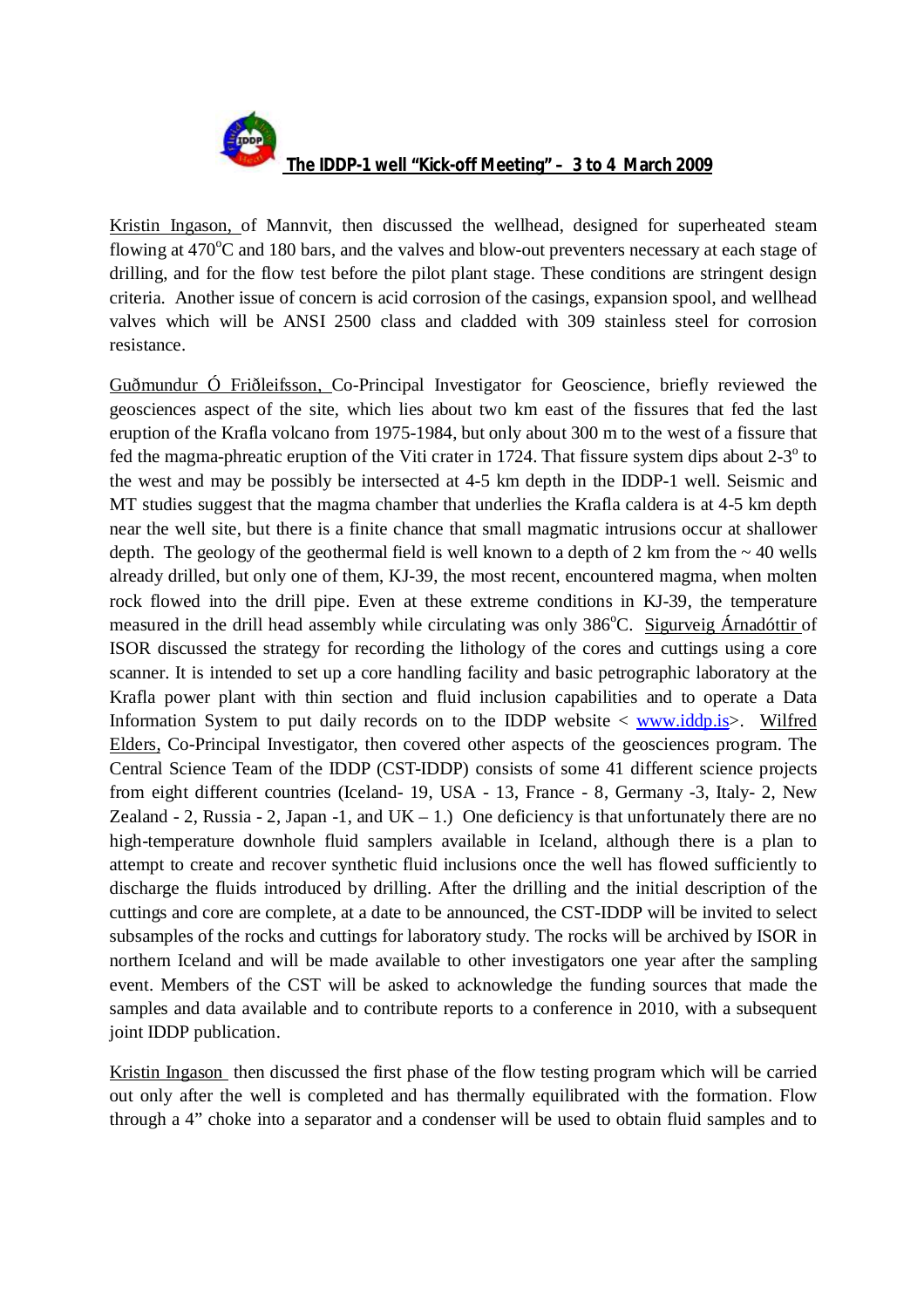

measure enthalpy. If the produced fluid has an enthalpy greater than 2850 kj/kg and decompresses to dry superheated steam, and is prevented from mixing with colder water, then HCl gas present will not form hydrochloric acid in a liquid water phase. Thus corrosion can be treated at the surface rather than being a downhole problem. It is therefore necessary to allow the well to bleed during heat up to limit condensation in the wellhead. Halldór Ármannson, of ISOR, discussed the probable origin of the HCl that has been a long standing problem at Krafla. Earlier it was thought that  $CO<sub>2</sub>$  and HCl were both exsolved magmatic gases, based on their mass ratios. However certain wells, such as KJ-12 have relatively low  $CO<sub>2</sub>/HCl$  ratios, so it is possible that a concentrated brine exists at depth that is the source of the chlorine. Jónas Matthíasson of the FHE group pointed out that the produced fluids are likely to contain 100-600 mg/kg of  $SiO<sub>2</sub>$ , whereas only 1 mg/kg would be acceptable in a heat exchanger. Passing the superheated steam through a wet scrubber to remove silica reduces the available enthalpy. For example, if the power output of a flow of 50 Kg/s was 47MWe, a wet scrubber would reduce it to 35 MWe.

Ragnar Ásmundsson, of ISOR, reported on the HITI program in which the development of various high temperature logging tools and devices for geothermal applications is being made, lasting beyond any existing downhole instruments. A 300°C tolerant televiewer with a natural gamma detector has already been assembled and an instrument measuring temperature, pressure and fluid flow at 400°C is in development, now on fast-track to try to make deadlines in the IDDP drilling schedule. Both ISOR's 'standard package' instruments and HITI tools, when available, will be used as required and dictated by the borehole's temperature and pressure conditions. An ISOR logging truck will be stationed at Krafla for use by the project.

Grímur Björnsson, of Reykjavik Geothermal Company suggested that the minimum horizontal stress of the Krafla reservoir could be measured by a mini-hydrofrac test followed by a televiewer survey just below the 2.4 km deep casing shoe. Steve Hickmann of the USGS could provide a televiewer with a heat shield rated to  $260^{\circ}$ C for this test of the stress field. On the other hand, members of the drilling group commented that creating fractures so close to the casing shoe would be potentially deleterious to the integrity of the casing and to prevention of internal blowouts. Further discussion revolved around the desirability of carrying out standard leak tests that involve much lower stresses and potential for fracturing the formation or damaging the casing/cement. However scanning the whole open section by televiewer is desirable. Robert Fournier of SAGA briefly discussed the advantages of using  $CO<sub>2</sub>$  as a working fluid in producing power from geothermal systems, referring to work going on that is investigating this concept.

Additional Issues and Contingencies raised in discussion

(1) Using drillable fiber glass (or plastic?) pipe as a cementing string when healing loss circulation zones would obviate cementing in drill pipe.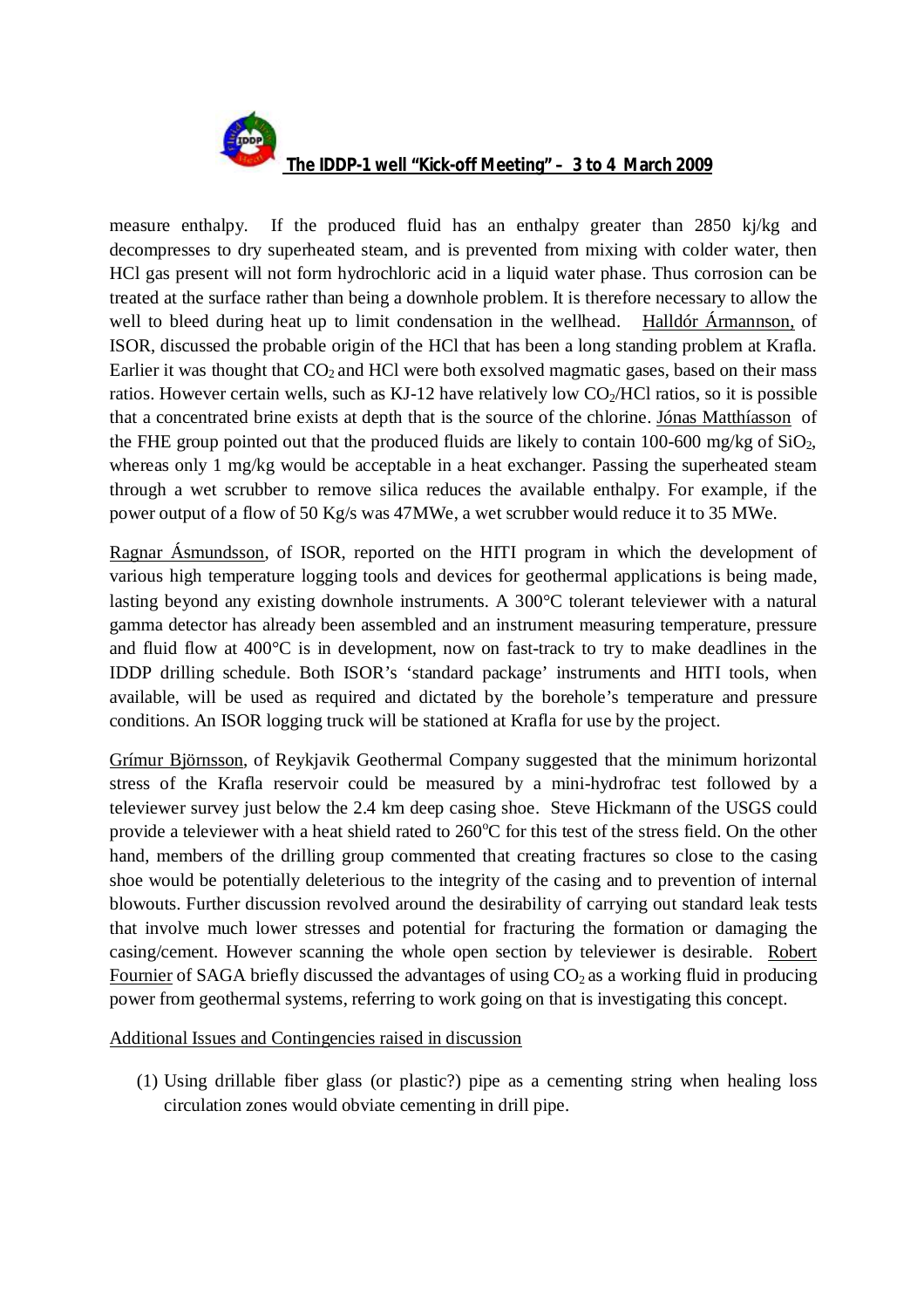- (2) Below the 3.5 km casing how would we decide that the target has been reached short of downhole PT logging or a flow test. The aim is to reach an enthalpy exceeding that of the critical point of water by a sufficient amount so that the dew point is not reached as fluid flows up the well bore during flow testing. Deep in the well mineral assemblages and fluid inclusion in cores and cuttings may be the best indicators available of bottom hole temperatures and fluid compositions before the well is flowed.
- (3) If shallow magma is encountered, have we a fallback position? Drilling into magma at too shallow a depth in the IDDP-1 would mean abandoning the supercritical target, but at least we should attempt to sample quenched molten rock as best we can. We should then seal off the lower section and complete the well as a producer from a shallower reservoir.
- (4) Is the proposed 7 inch slotted liner necessary? Probably yes, but it depends on the injectivity and the pressure drop when the well flows.
- (5) How do you induce flow if the water level in the well is low? It will be allowed to heat up slowly and it probably will be self flowing, but stimulation via coiled tubing may be necessary.
- (6) Are the logging tools to be deployed, including the 6 m long televiewer, compatible with the stuffing box and lubricator as designed for the high pressure rating of the well head. They should be, but extra care will be necessary.
- (7) Additional cooling water inlets are necessary to cool the blowout preventers and for the kill line to the casing annulus with provision to unload air entrained in the cooling water. This modification is being made.
- (8) What is the policy if we have stuck drill pipe? Shaped charges will be available if necessary to shear the pipe. If this occurs at a temperature too high to use mud motors to side track, then we will need a whipstock to divert the well past the obstruction, without being able to determine or control the direction. There would be a delay as whipstocks are not in the inventory in Iceland.
- (9) Why are we not using PDC bits which have a higher temperature rating than tricone bits.? Successful use of PDC bits requires experience that is lacking in Iceland. With care the tricone bits should suffice. It is important to circulate while tripping in to keep the bearings of the bit within their temperature tolerance.

## **Conclusions**

After these panel discussions, members of the SAGA committee and Deep Vision met to review progress and make recommendations. After ten years of discussions, planning and seeking funding, drilling of what we hope will be the world's first supercritical geothermal well is about to proceed towards its target. We are grateful to those involved for their efforts. Review of the comprehensive plans did not reveal any critical issues remaining to be resolved as these plans begin implementation on  $16<sup>th</sup>$  March 2009.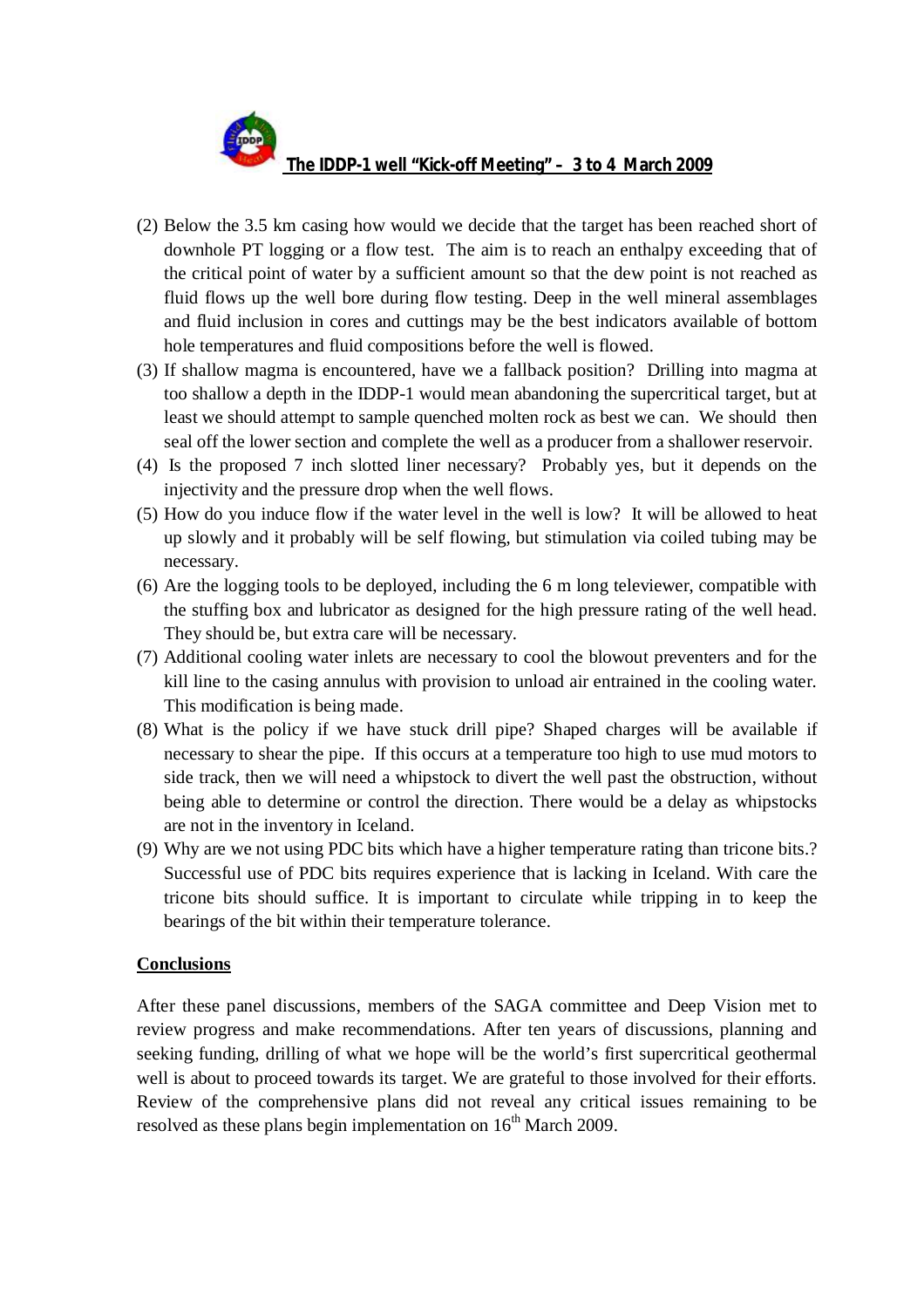**The IDDP-1 well "Kick-off Meeting" – 3 to 4 March 2009**

**CONTROL** 

# *Agenda*

| Tuesday - Plenary Session (Reports of current status)                                                                                  |                                                                                   |                                                                                                                                                                                                                                                                                                |                                                                                                                                                                                                     | 9:00                                                                                                                                                                                                                    |  |  |  |  |
|----------------------------------------------------------------------------------------------------------------------------------------|-----------------------------------------------------------------------------------|------------------------------------------------------------------------------------------------------------------------------------------------------------------------------------------------------------------------------------------------------------------------------------------------|-----------------------------------------------------------------------------------------------------------------------------------------------------------------------------------------------------|-------------------------------------------------------------------------------------------------------------------------------------------------------------------------------------------------------------------------|--|--|--|--|
| Landsvirkjun                                                                                                                           |                                                                                   | Bjarni Pálsson                                                                                                                                                                                                                                                                                 | Opening - and a short discussion of what we expect to achieve at this meeting<br>- Public Relation issues - other items of importance                                                               | 20 min + 10 discussion<br>The Krafla Drillsite - Organization chart - Accommodation - Facilities at drill site (water<br>supply -electricity - web access etc) - Safety issues at drill site (during and post drilling) |  |  |  |  |
| Jardboranir                                                                                                                            |                                                                                   |                                                                                                                                                                                                                                                                                                | Unnur Björnsdóttir                                                                                                                                                                                  | 30 min                                                                                                                                                                                                                  |  |  |  |  |
| Description of the drill rig, organization, safety etc.                                                                                |                                                                                   |                                                                                                                                                                                                                                                                                                |                                                                                                                                                                                                     |                                                                                                                                                                                                                         |  |  |  |  |
| Drilling Program                                                                                                                       |                                                                                   |                                                                                                                                                                                                                                                                                                | <b>Sverrir Thorhallsson</b>                                                                                                                                                                         | 30 min + 15 discussion                                                                                                                                                                                                  |  |  |  |  |
| 1)<br>2)<br>3)<br>4)<br>5)<br>6)                                                                                                       | Mud program AVA<br>(i)<br>(ii)<br>(iii)<br>(iv)<br>(v)<br>(vi)<br>(vii)<br>(viii) | Organization/safety issues<br><b>Contingency Planning</b><br><b>Excessive loss circulation</b><br>High pressure kicks<br>Internal flow /blow out<br><b>Stuck drillstring</b><br>Magmatic temperatures<br>Acidity and corrosion<br>Fishing policy / side tracking?<br>Other problems/decisions? | Drilling Program / drill logs/ daily reports/ web access personnel requirem<br>Drilling - phases - 2400, 3500, 4500 - down hole motors / bits / CORING<br>Cementing of the casing PEAK/Schlumberger |                                                                                                                                                                                                                         |  |  |  |  |
| Coffee break                                                                                                                           | 10:45                                                                             |                                                                                                                                                                                                                                                                                                |                                                                                                                                                                                                     | 20 min                                                                                                                                                                                                                  |  |  |  |  |
| <b>Spot Corning</b>                                                                                                                    | Equipment<br>RN-17 B Experience<br>Coring contingency<br><b>Discussion</b>        | Organization at Krafla (core drillers?)                                                                                                                                                                                                                                                        | <b>Alister Skinner</b><br><b>Wilfred Elders</b>                                                                                                                                                     | 20 min<br>$10 \text{ min}$<br>$10$ min                                                                                                                                                                                  |  |  |  |  |
| <b>Fluid Handling and Evaluation</b><br>$10 \text{ min} + 10 \text{ min}$<br>Kristin Ingason<br>Well Head - Equipments - Time Schedule |                                                                                   |                                                                                                                                                                                                                                                                                                |                                                                                                                                                                                                     |                                                                                                                                                                                                                         |  |  |  |  |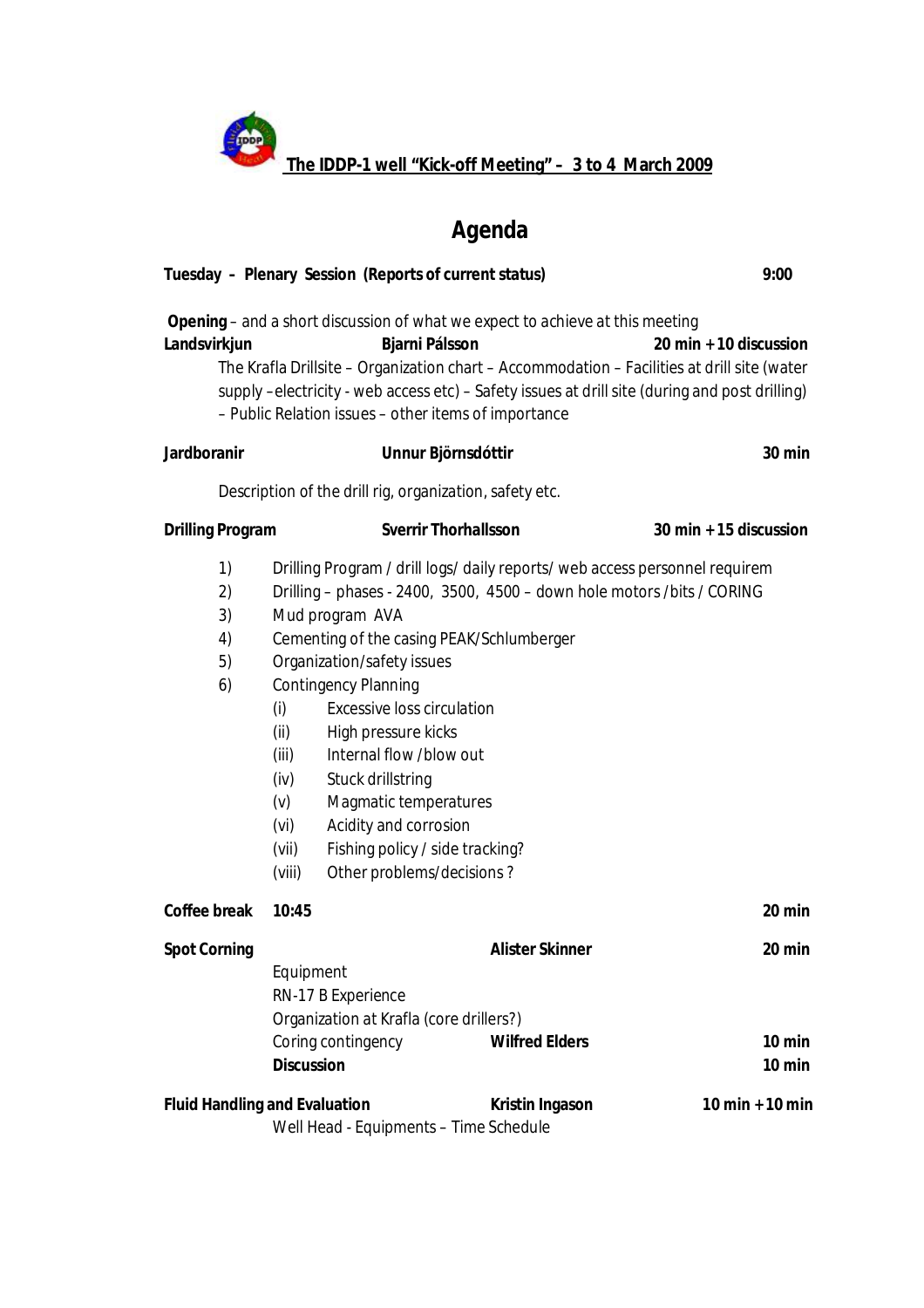

**LUNCH 13-14**

**Geosciences Program**:

|                      |                                                                                                                                                                                                                                                                                                        |                          |                                                                                                                                 | Guðundur Ó. Fridleifsson & Sigurveig Árnadóttir                                      | 30 min                           |  |
|----------------------|--------------------------------------------------------------------------------------------------------------------------------------------------------------------------------------------------------------------------------------------------------------------------------------------------------|--------------------------|---------------------------------------------------------------------------------------------------------------------------------|--------------------------------------------------------------------------------------|----------------------------------|--|
| 1)<br>2)<br>3)<br>4) | General strategy/geological logging/daily reports - (LVP-DIS- ISOR web access<br>Geological personnel requirements and their assignments and schedules<br>Geophysical onsite personnel requirements and their assignments<br>Well Report - Initial Description of drill cuttings and cores - PI's role |                          |                                                                                                                                 |                                                                                      |                                  |  |
|                      |                                                                                                                                                                                                                                                                                                        |                          | Wilfred A. Elders                                                                                                               |                                                                                      | 30 min                           |  |
| 5)                   |                                                                                                                                                                                                                                                                                                        | Down hole fluid sampling |                                                                                                                                 |                                                                                      |                                  |  |
| 6)                   | Sampling Party after drilling and the initial flow test                                                                                                                                                                                                                                                |                          |                                                                                                                                 |                                                                                      |                                  |  |
| 7)                   | Scientific research and publications                                                                                                                                                                                                                                                                   |                          |                                                                                                                                 |                                                                                      |                                  |  |
| 8)                   | Obligations from IDDP Deep Vision, ICDP and NSF                                                                                                                                                                                                                                                        |                          |                                                                                                                                 |                                                                                      |                                  |  |
| 9)                   | Future planning IDDP 2 and IDDP 3                                                                                                                                                                                                                                                                      |                          |                                                                                                                                 |                                                                                      |                                  |  |
|                      | <b>Fluid Handling and Evaluation</b>                                                                                                                                                                                                                                                                   |                          |                                                                                                                                 |                                                                                      |                                  |  |
|                      |                                                                                                                                                                                                                                                                                                        |                          | Kristinn Ingason and Halldór Ármannsson                                                                                         |                                                                                      | 30 min                           |  |
|                      | 1) First Flow Test - plan<br>2) $2nd$ flow test - full scale test                                                                                                                                                                                                                                      |                          |                                                                                                                                 |                                                                                      |                                  |  |
|                      | <b>Pilot Plant</b><br>1) Initial Ideas                                                                                                                                                                                                                                                                 |                          | Jónas Matthíasson                                                                                                               |                                                                                      | 15 min                           |  |
| Coffee break         | 15:45 pm                                                                                                                                                                                                                                                                                               |                          |                                                                                                                                 |                                                                                      |                                  |  |
| <b>Other Items</b>   |                                                                                                                                                                                                                                                                                                        |                          |                                                                                                                                 |                                                                                      | $60$ min                         |  |
| 1)<br>2)<br>3)<br>4) | $EGS + CO2$                                                                                                                                                                                                                                                                                            | - modelling?             | Hiti tools - and other T-indicator tools<br>Other tools - televiewer/fracture tests?<br>General discussion and panel assignment | Ragnar Ásmundsson<br>Grímur Björnsson<br>Robert O. Fournier<br><b>Wilfred Elders</b> |                                  |  |
|                      | <b>Wednesday Morning</b><br><b>Panel Sessions</b><br>Deep Vision meeting                                                                                                                                                                                                                               | $9:00$ am                | Plenary session - reports from panels - Summary                                                                                 |                                                                                      | $9 - 10$<br>$10-11$<br>$11 - 13$ |  |
|                      |                                                                                                                                                                                                                                                                                                        |                          |                                                                                                                                 |                                                                                      |                                  |  |
| <b>LUNCH 13-14</b>   |                                                                                                                                                                                                                                                                                                        | ->                       | SAGA Meeting (+ BP, STh, KI)                                                                                                    |                                                                                      | $14 - 16$                        |  |